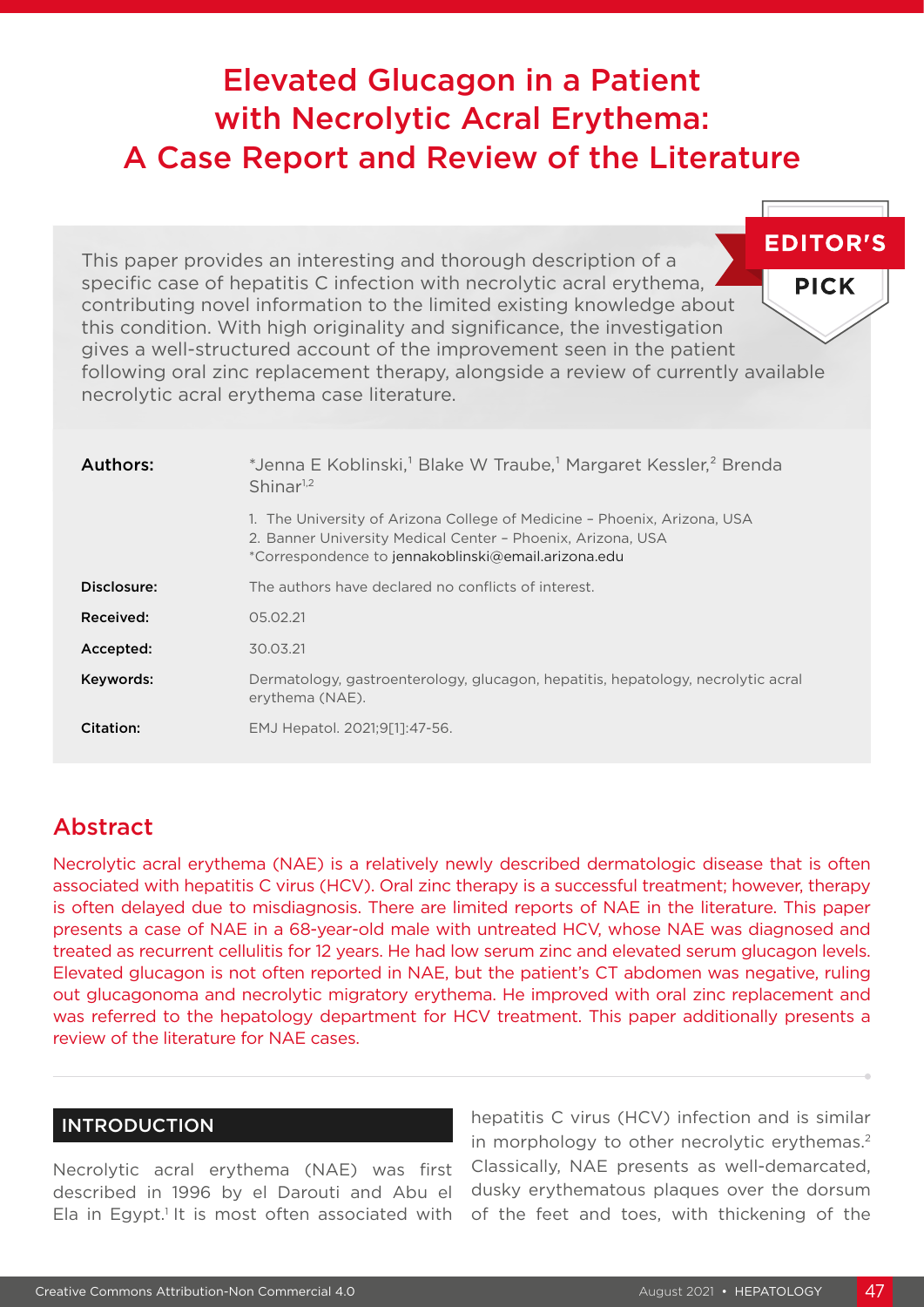plaques over time;<sup>3</sup> however, NAE rarely develops in other areas such as the hands and elbows as well.<sup>2</sup> While there have been more reports of NAE since its original designation, there is still a paucity of data regarding this entity. A case of NAE associated with elevated glucagon levels in a 68-year-old male with untreated HCV is presented here. His NAE was diagnosed and treated as recurrent cellulitis for 12 years.

## CASE REPORT

The patient was a 68-year-old white, non-Hispanic male with a past medical history of untreated HCV, ex-intravenous (IV) drug abuse, chronic venous insufficiency, hypertension, tinea pedis, and recurrent left foot cellulitis, who was admitted to the hospital for progressive worsening of a painful left foot plaque. He reported that the lesion had started 3–4 weeks prior, but that he had experienced intermittent episodes of the same rash for the past 12 years, which had resolved with oral antibiotics, topical ketoconazole, and topical clotrimazole–betamethasone. The current plaque began localised to the left third digit and was associated with a burning pain. Prior to his current admission, he had been seen by multiple providers and had been unsuccessfully treated with oral cephalexin and topical mupirocin, doxycycline, and topical clotrimazole, and finally, IV vancomycin. Due to progression of his disease to his remaining left digits and proximal left foot, and new-onset redness and pain in his right foot, he was evaluated by podiatry who recommended he come to the emergency department for evaluation. He denied recent trauma or burns to his feet. His review of systems was not significant.

His past medical history was significant for untreated-HCV, ex-IV drug abuse, chronic venous insufficiency, hypertension, history of tinea pedis, and recurrent left foot cellulitis. He was diagnosed with HCV approximately 40 years prior and had never received treatment due to transportation and insurance barriers. His only medication was lisinopril.

On initial physical examination (Figure 1 and Figure 2) by the internal medicine team he had

a well-demarcated, erythematous, ulcerated plaque extending to the dorsal surface with increased oedema on his left foot. There were macerations, fissuring, and sloughing of the epidermis at the plantar surfaces near the digits on both feet. Thickened nail plates with yellow discolouration and subungual debris were seen on multiple toenails, bilaterally. His leukocyte count and creatinine were elevated, and his serum albumin was low. His HCV antibody screen was >11 index (normal: ≤0.79) and his HCV RNA was 13,800,000 international units/mL (normal: <15 international units/mL). The patient was started on IV vancomycin and piperacillin/tazobactam, as well as oral terbinafine and topical clotrimazole– betamethasone for presumed left foot infection and right hallux infection. An X-ray was ordered, demonstrating some concern for osteomyelitis; a follow-up MRI was negative.

Due to failure to respond to antimicrobial therapy, dermatology was consulted on hospital Day 5. His physical examination at that time demonstrated dark erythema with superficial desquamation of bilateral dorsal and plantar feet and toes. Multiple toenails were thickened, with yellow discolouration and subungual debris. In addition, his bilateral hands, elbows, and heels had keratotic erythematous plaques with additional fissures and desquamation of his hands. He had fingernail clubbing. The remainder of his skin was clear. In addition to NAE, the differential diagnosis included lichen planus, psoriasis, atopic dermatitis, necrolytic migratory erythema (NME), niacin deficiency, acrodermatitis enteropathica, eczematous dermatoses, and tinea pedis.

The diagnosis of NAE was suspected based on clinical presentation of the hyperkeratotic plaques affecting his acral surfaces, as well as with his history of HCV.<sup>2</sup> This diagnosis also remained the most likely when working through the differential diagnoses. While lichen planus does have a similar distribution, it has a characteristic violaceous colour and polygonal shape not seen in the patient.<sup>4</sup> Psoriasis was not strongly considered as the patient's rash did not have the typical silvery scale of psoriasis, but rather a very superficial desquamation.<sup>4</sup> NME affects the perioral and peri-genital regions as well as the extremities (discussed below).<sup>5</sup>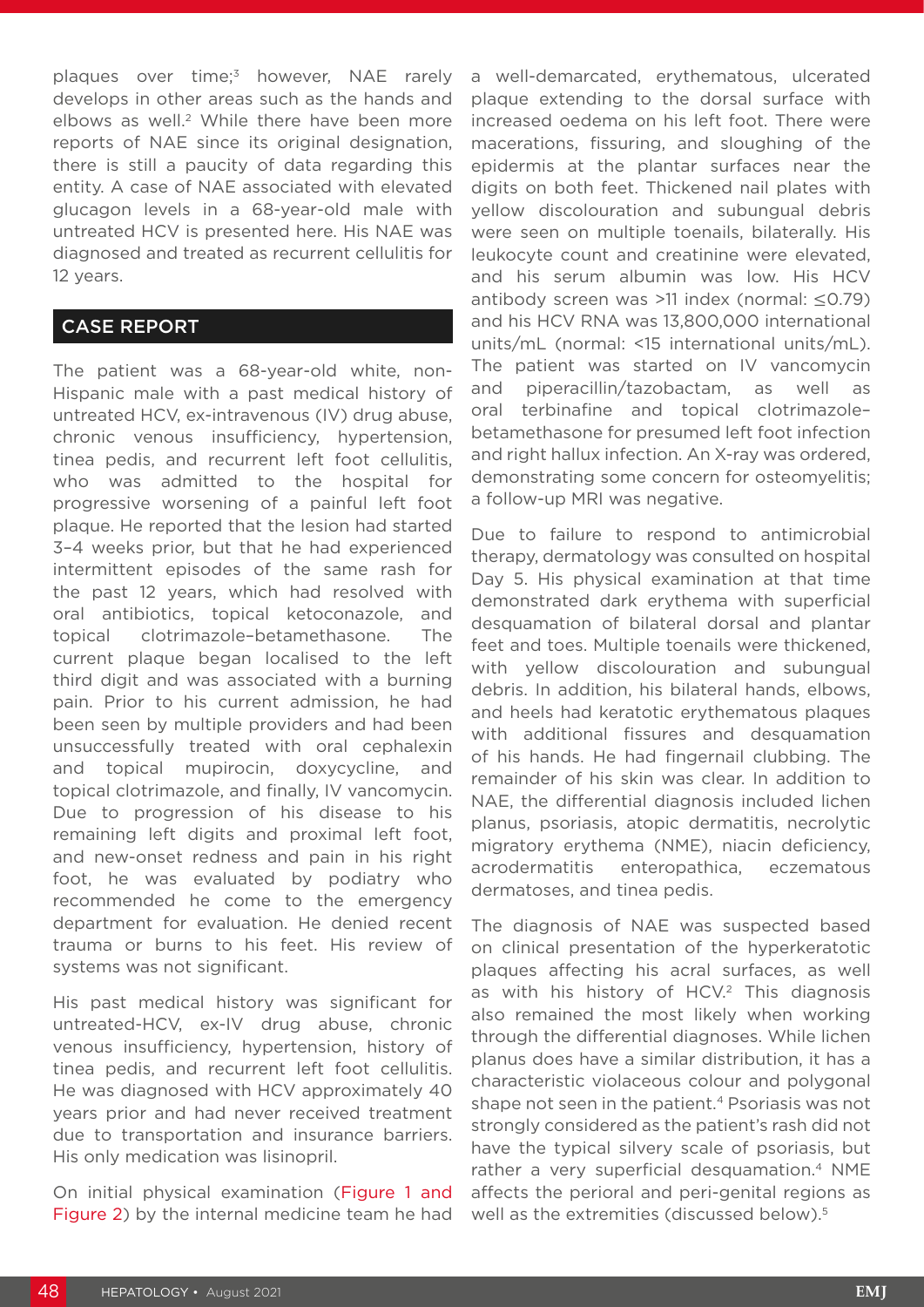

Figure 1: Necrolytic acral erythema affecting the right hand.



Figure 2: Necrolytic acral erythema affecting the right foot.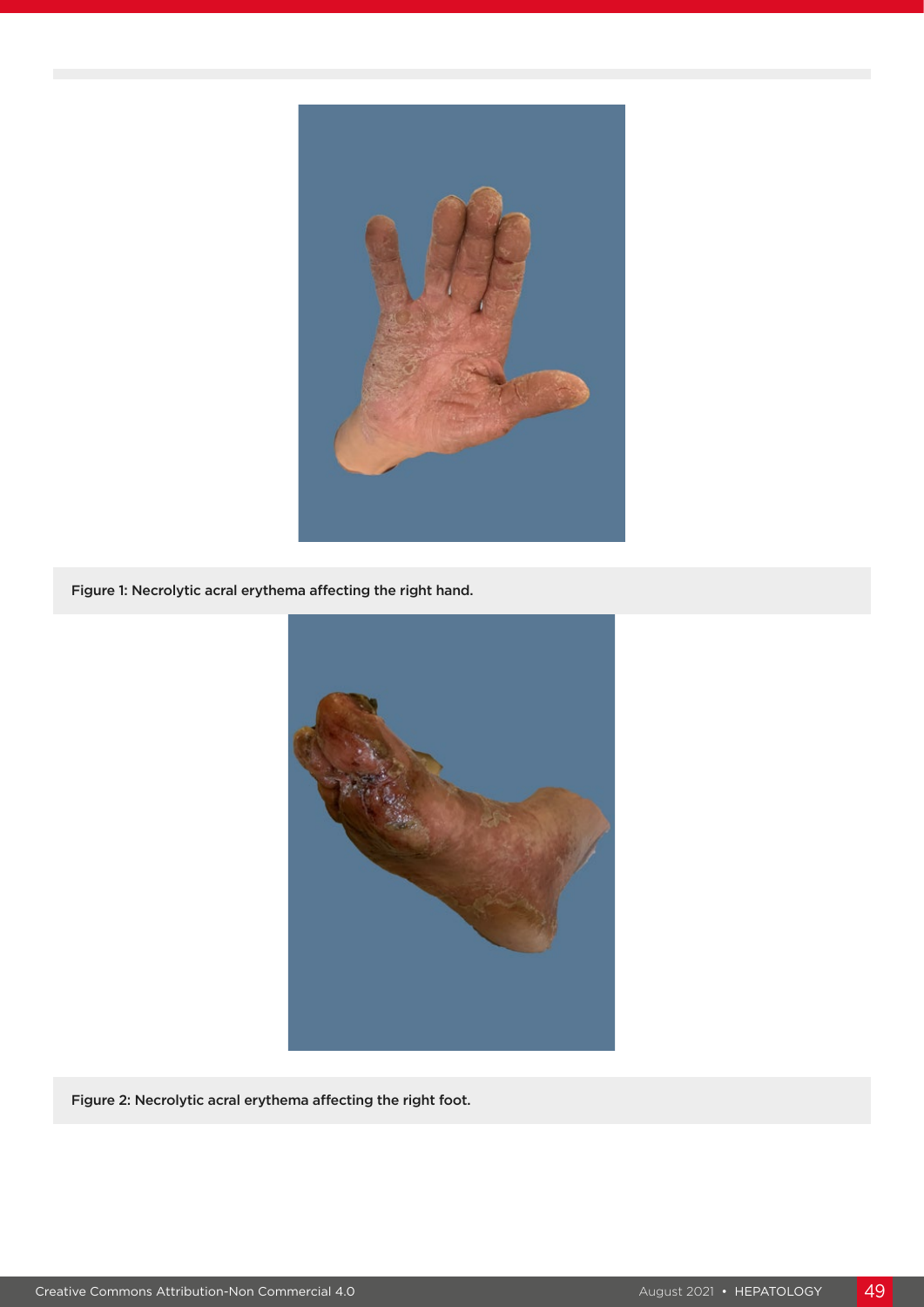Acrodermatitis enteropathica has a periorificial and peri-acral distribution and also often presents as a triad with diarrhoea and alopecia.4 Niacin deficiency can result in pellagra, which is characterised by the triad of dermatitis (typically affecting the neck or chest and hands), diarrhoea, and dementia.<sup>4</sup> Simple eczema should also be included, but the rash was not blistering or oedematous.<sup>4</sup> Tinea pedis was also considered; however, tinea does tend to be more inflammatory, with intense pruritus, brighter erythema, and finer scale (rather than the broad sheets of scale the patient had on his feet).4 He also had repeatedly failed treatment for tinea. While NAE was suspected, a biopsy was performed for more definitive diagnosis and laboratory tests were ordered for further evaluation.

The pathology report showed psoriasiform dermatitis with slight pallor in the superficial epidermis with foci of parakeratosis and serum, which was compatible with NAE given the corresponding clinical features. His glucagon level was elevated at 96 pg/mL (normal: 8–57 pg/mL) and his zinc level was low at 41 mcg/ dL (normal: 60–130 mcg/dL). His cryoglobulin screen was negative and his rheumatoid factor, C3, and C4 levels were within normal limits. The clotrimazole–betamethasone, antibiotics, and terbinafine were discontinued and he was started on a zinc supplement and topical clobetasol. The patient improved to the point of being able to ambulate and there was no longer visible skin sloughing. He was discharged and scheduled for hepatology follow-up and a CT abdomen to definitively rule out glucagonoma due to his elevated glucagon level. The CT abdomen was negative for pancreatic lesions, which again verified the diagnosis of NAE as opposed to NME; the CT was also negative for hepatic cirrhosis and hepatocellular carcinoma. The patient is currently being seen by the hepatology service, with plans to start treatment for his HCV.

## **DISCUSSION**

NAE is a relatively newly described pathology and is often associated with HCV.<sup>1</sup> While it was once believed to be pathognomonic for HCV infection, it has since been reported in seronegative patients as well.<sup>3,6</sup> While the exact incidence and prevalence of NAE is unknown, the

majority of cases have been reported from Egypt, which has the highest prevalence of HCV in the world.7 Since its initial description in Egyptian patients, it has been reported in other countries, including the USA, $3$  India, $6$  Pakistan, $8$  and Canada, among others.<sup>9</sup>

On 13th January 2021, a literature search of the PubMed database was conducted using the search term 'Necrolytic Acral Erythema'; all cases written in English were included (Table 1).<sup>1,3,6,9-</sup> <sup>47</sup> There were 42 reports found, with a total of 63 cases of NAE described. Of these cases, 16 patients were black, two were white, three were Asian, and 42 did not explicitly list the patient's race or ethnicity. The presented patient is white, non-Hispanic, which contributes to the epidemiology of NAE as it has mainly been described in the black population, although there is a paucity of data on race in the reports. Fifteen of the 16 cases reported in the black population were reports from the USA; this is likely because in the USA, HCV is more prevalent in African Americans than any other racial group.<sup>48</sup> For the patients with an HCV diagnosis, it is unclear how long they had had the infection. At 68 years old, the patient is the same age as one patient and older than all but two of the reported cases; he had untreated HCV for approximately 40 years. While the exact pathogenesis of NAE is not yet known, it is hypothesised to be multifactorial, with contributions from zinc deficiency, hypo/ hyperglucagonaemia, hepatic dysfunction, and hypoalbuminaemia, among others.<sup>2</sup> The patient's extensive history of untreated HCV, paired with his recurrent NAE, may suggest an association between infection duration and NAE. More studies need to be completed to evaluate for risk factors in NAE aetiopathogenesis.

As aforementioned, NAE can be associated with an array of laboratory abnormalities. The patient had hypoalbuminaemia, zinc deficiency, and hyperglucagonaemia. Interestingly, NAE has been demonstrated to be responsive to zinc therapy in patients with both normal zinc levels10,11 and zinc deficiency.13,28 The patient was found to be zinc deficient and improved with zinc supplementation, contributing to the proposed link between zinc deficiency and NAE. Zinc levels should be checked in all patients with suspected NAE.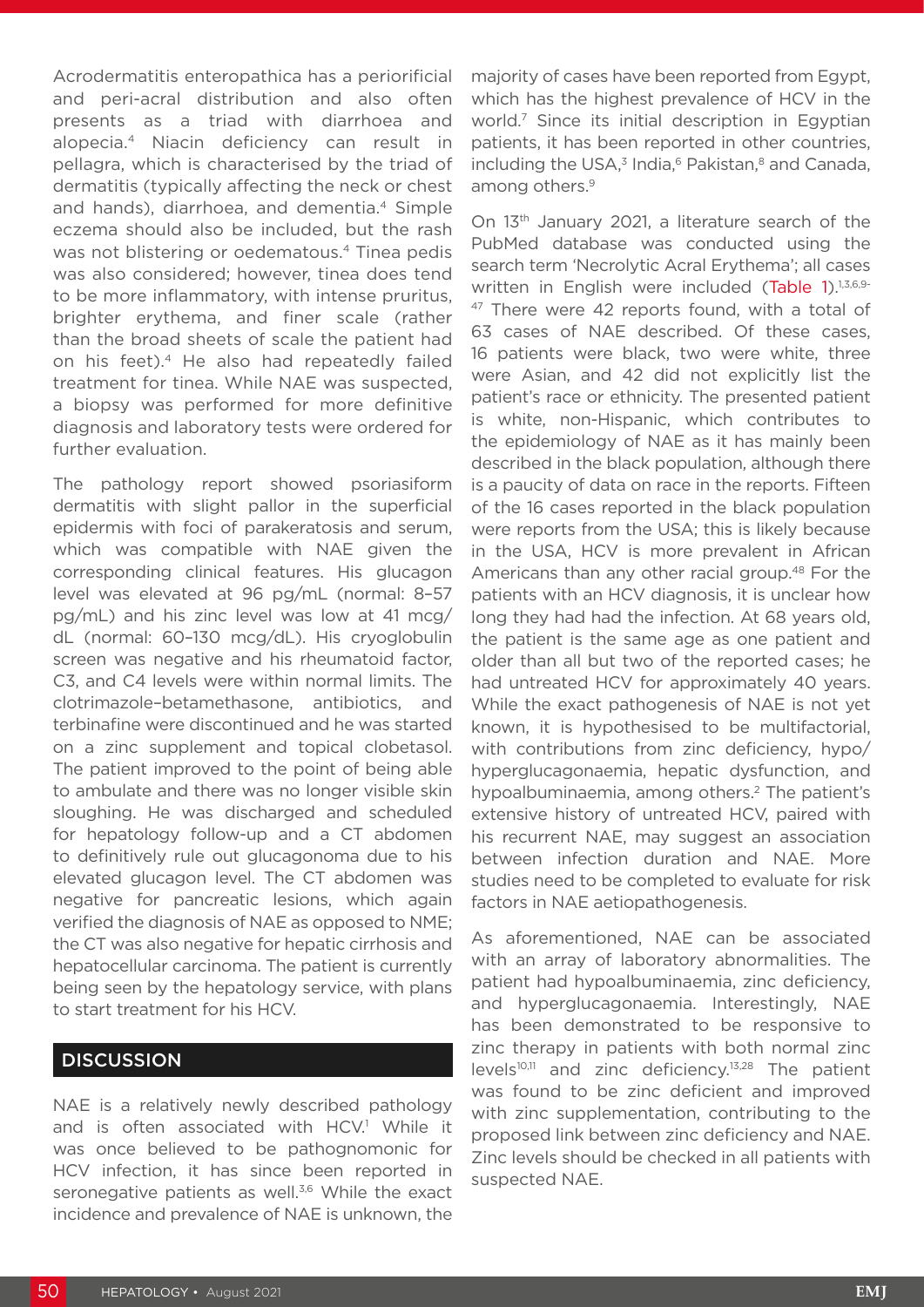#### Table 1: PubMed-indexed cases of necrolytic acral erythema.

| <b>Study</b>                                         | Patient                  | Age<br>(years);<br>sex | Ethnicity    | <b>HCV</b><br>status | Serum<br>zinc<br>level | Serum<br>glucagon<br>level | <b>Treatment</b>        | Other diseases in<br>patient                                                                   |
|------------------------------------------------------|--------------------------|------------------------|--------------|----------------------|------------------------|----------------------------|-------------------------|------------------------------------------------------------------------------------------------|
| el Darouti et al., <sup>1</sup><br>1996              | 1                        | 55; F                  | N/A          | Positive             | Normal                 | N/A                        | Zinc and amino<br>acids | N/A                                                                                            |
|                                                      | $\overline{2}$           | 12; F                  | N/A          | Positive             | Normal                 | N/A                        | Zinc and amino<br>acids | N/A                                                                                            |
|                                                      | $\overline{\mathcal{S}}$ | 45; M                  | N/A          | Positive             | Normal                 | N/A                        | Zinc and amino<br>acids | N/A                                                                                            |
|                                                      | $\overline{4}$           | 38; M                  | N/A          | Positive             | N/A                    | N/A                        | IFN-a and zinc          | N/A                                                                                            |
|                                                      | 5                        | 50; M                  | N/A          | Positive             | N/A                    | N/A                        | Liver<br>supplements    | N/A                                                                                            |
|                                                      | 6                        | 40; F                  | N/A          | Positive             | Normal                 | N/A                        | Zinc and amino<br>acids | N/A                                                                                            |
|                                                      | $\overline{7}$           | 35; F                  | N/A          | Positive             | N/A                    | N/A                        | $IFN-\alpha$            | DM                                                                                             |
| Khanna et al., <sup>10</sup><br>2000                 | 1                        | 43; F                  | <b>Black</b> | Positive             | Normal                 | Normal                     | IFN and zinc            | Atopic dermatitis,<br>asthma, allergic<br>rhinitis                                             |
| Hivnor et al., <sup>11</sup><br>2004                 | 1                        | 11; F                  | <b>Black</b> | Positive             | Normal                 | Normal                     | IFN and ribavirin       | HCV-associated<br>nephrotic syndrome                                                           |
| Nofal et al. <sup>12</sup><br>2004                   | 1                        | 48; F                  | N/A          | Positive             | Low                    | High                       | Zinc and amino<br>acids | Four of the five had<br>DM, not specified<br>which. No other<br>diseases discussed.            |
|                                                      | $\overline{2}$           | 24; F                  | N/A          | Positive             | Normal                 | Normal                     | Zinc and amino<br>acids |                                                                                                |
|                                                      | $\mathfrak Z$            | 43; F                  | N/A          | Positive             | Normal                 | High                       | Zinc and amino<br>acids |                                                                                                |
|                                                      | $\overline{4}$           | 35; F                  | N/A          | Positive             | Low                    | Normal                     | Zinc and amino<br>acids |                                                                                                |
|                                                      | 5                        | 51; F                  | N/A          | Positive             | Normal                 | Normal                     | Zinc and amino<br>acids | HIV, hypothyroidism,<br><b>HTN</b>                                                             |
| Abdallah et al., <sup>3</sup><br>2005                | $\mathbf{1}$             | 46; F                  | <b>Black</b> | Positive             | Normal                 | N/A                        | Zinc                    | SLE, prior HBV<br>infection, liver<br>cirrhosis, HTN, DM,<br>CAD                               |
| Najarian et al., <sup>13</sup><br>2006               | $\mathbf{1}$             | 48; F                  | N/A          | Positive             | Low                    | N/A                        | Zinc                    | $HIV-1$                                                                                        |
| Bentley et al., <sup>14</sup><br>2008                | $\mathbf{1}$             | 46; M                  | <b>Black</b> | Positive             | Normal                 | Normal                     | Zinc                    | Haemophilia                                                                                    |
| Fielder et al., <sup>15</sup><br>2008                | 1                        | 42; F                  | N/A          | Positive             | N/A                    | N/A                        | Zinc                    | HIV, hypothyroidism,<br><b>HTN</b>                                                             |
| Liu et al., <sup>16</sup> 2008                       | $\mathbf{1}$             | 56; F                  | White        | Negative             | Normal                 | Normal                     | N/A                     | Crohn's disease,<br>psoriasis/<br>psoriatic arthritis,<br>hypothyroidism,<br>fibromyalgia, HLD |
| Najarian et al., <sup>17</sup><br>2008               | $\mathbf{1}$             | 65; F                  | <b>Black</b> | Positive             | Low                    | N/A                        | Zinc                    | <b>HTN</b>                                                                                     |
| De Carvalho<br>Fantini et al., <sup>18</sup><br>2008 | $\mathbb{1}$             | 24; F                  | White        | Positive             | Low                    | N/A                        | Zinc                    | Liver cirrhosis                                                                                |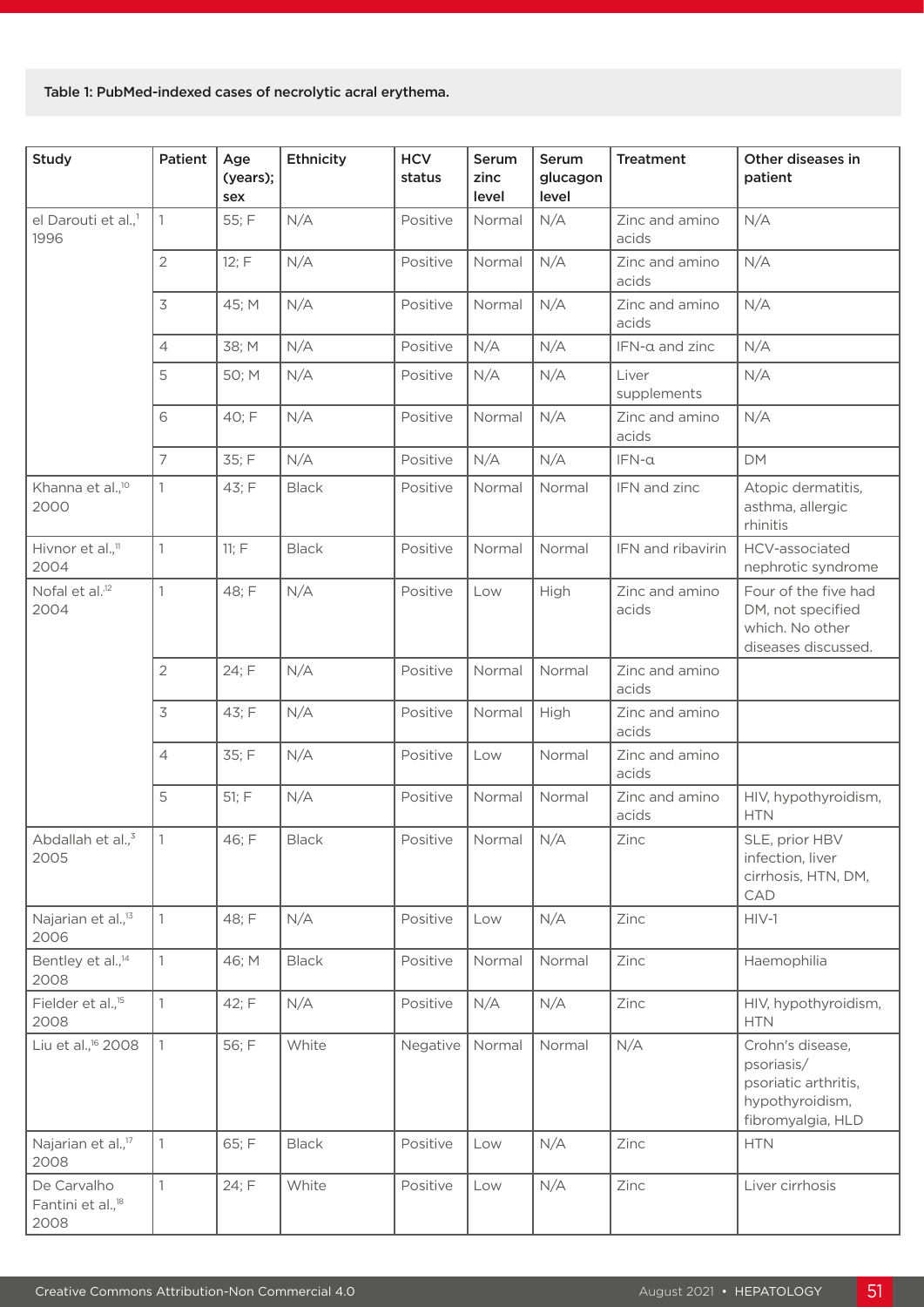| <b>Study</b>                           | Patient        | Age<br>(years);<br>Sex | <b>Ethnicity</b>     | <b>HCV</b><br><b>Status</b> | Serum<br>zinc<br>level | Serum<br>glucagon<br>level | <b>Treatment</b>                                                                                                                                           | Other diseases in<br>patient                                  |
|----------------------------------------|----------------|------------------------|----------------------|-----------------------------|------------------------|----------------------------|------------------------------------------------------------------------------------------------------------------------------------------------------------|---------------------------------------------------------------|
| Manzur et al., <sup>19</sup><br>2008   | 1              | 15; M                  | Asian<br>(Pakistani) | Positive                    | N/A                    | N/A                        | Topical<br>tacrolimus                                                                                                                                      | N/A                                                           |
| Wu et al., <sup>20</sup> 2009          | $\mathbf{1}$   | 32; F                  | Asian<br>(Taiwanese) | Negative                    | Low                    | Normal                     | Zinc and steroid<br>cessation                                                                                                                              | SLE, lupus nephritis                                          |
| Nikam <sup>21</sup> 2009               | 1              | 38; M                  | N/A                  | Negative                    | Normal                 | N/A                        | Zinc                                                                                                                                                       | Down's Syndrome                                               |
|                                        | $\overline{2}$ | 25; F                  | N/A                  | Negative                    | N/A                    | N/A                        | Zinc                                                                                                                                                       | N/A                                                           |
| Zeller et al., <sup>22</sup><br>2009   | 1              | 55; M                  | N/A                  | Positive                    | Low                    | N/A                        | Zinc                                                                                                                                                       | N/A                                                           |
| Halpern et al., <sup>23</sup><br>2009  | 1              | 50; M                  | N/A                  | Positive                    | High                   | Low                        | IFN, ribavirin,<br>zinc                                                                                                                                    | None                                                          |
| Tabibian et al., <sup>24</sup><br>2010 | $\mathbf{1}$   | 19; F                  | <b>Black</b>         | Positive                    | Low                    | N/A                        | Zinc                                                                                                                                                       | None                                                          |
|                                        | $\overline{2}$ | 58; F                  | <b>Black</b>         | Positive                    | Low                    | Normal                     | Zinc                                                                                                                                                       | Anaemia, HTN,<br>fibromyalgia, s/p<br>cholecystectomy         |
| Panda et al., <sup>25</sup><br>2010    | 1              | 68; M                  | N/A                  | Negative                    | Normal                 | N/A                        | Zinc, topical<br>clobetasol<br>propionate                                                                                                                  | DM,<br>hypertriglyceridaemia                                  |
| Patel et al., <sup>26</sup><br>2010    | 1              | 53; F                  | N/A                  | Positive                    | Normal                 | N/A                        | Zinc                                                                                                                                                       | Dermatomyositis,<br>iron-deficiency<br>anaemia                |
| Kapoor et al., <sup>27</sup><br>2011   | 1              | 44; M                  | N/A                  | Positive                    | Low                    | N/A                        | Zinc                                                                                                                                                       | Lead toxicity, syphilis,<br>narcotic and alcohol<br>addiction |
| Ridder et al., <sup>28</sup><br>2011   | 1              | 17; F                  | <b>Black</b>         | Positive                    | Low                    | N/A                        | Zinc                                                                                                                                                       | N/A                                                           |
| Grauel et al., <sup>29</sup><br>2012   | 1              | 59; M                  | <b>Black</b>         | Positive                    | N/A                    | N/A                        | Zinc                                                                                                                                                       | Liver cirrhosis                                               |
| Raphael et al., <sup>30</sup><br>2012  | 1              | 69; M                  | <b>Black</b>         | Positive                    | N/A                    | N/A                        | Clobetasol<br>and hand/foot<br>psoralen plus<br>UVA therapy                                                                                                | HIV, DM                                                       |
|                                        | $\overline{2}$ | 69; M                  | <b>Black</b>         | Positive                    | N/A                    | N/A                        | Topical<br>triamcinolone                                                                                                                                   | None                                                          |
|                                        | 3              | 52; M                  | <b>Black</b>         | Positive                    | N/A                    | N/A                        | Liver<br>transplantation                                                                                                                                   | <b>HIV</b>                                                    |
|                                        | $\overline{4}$ | 40; M                  | <b>Black</b>         | Positive                    | N/A                    | N/A                        | Narrowband<br>UVB therapy                                                                                                                                  | None                                                          |
|                                        | 5              | 55; M                  | <b>Black</b>         | Positive                    | N/A                    | N/A                        | Initially:<br>narrowband<br>UVB therapy.<br>After relapse and<br>hepatocellular<br>carcinoma<br>diagnosis: topical<br>triamcinolone,<br>IFN, and ribavirin | DM                                                            |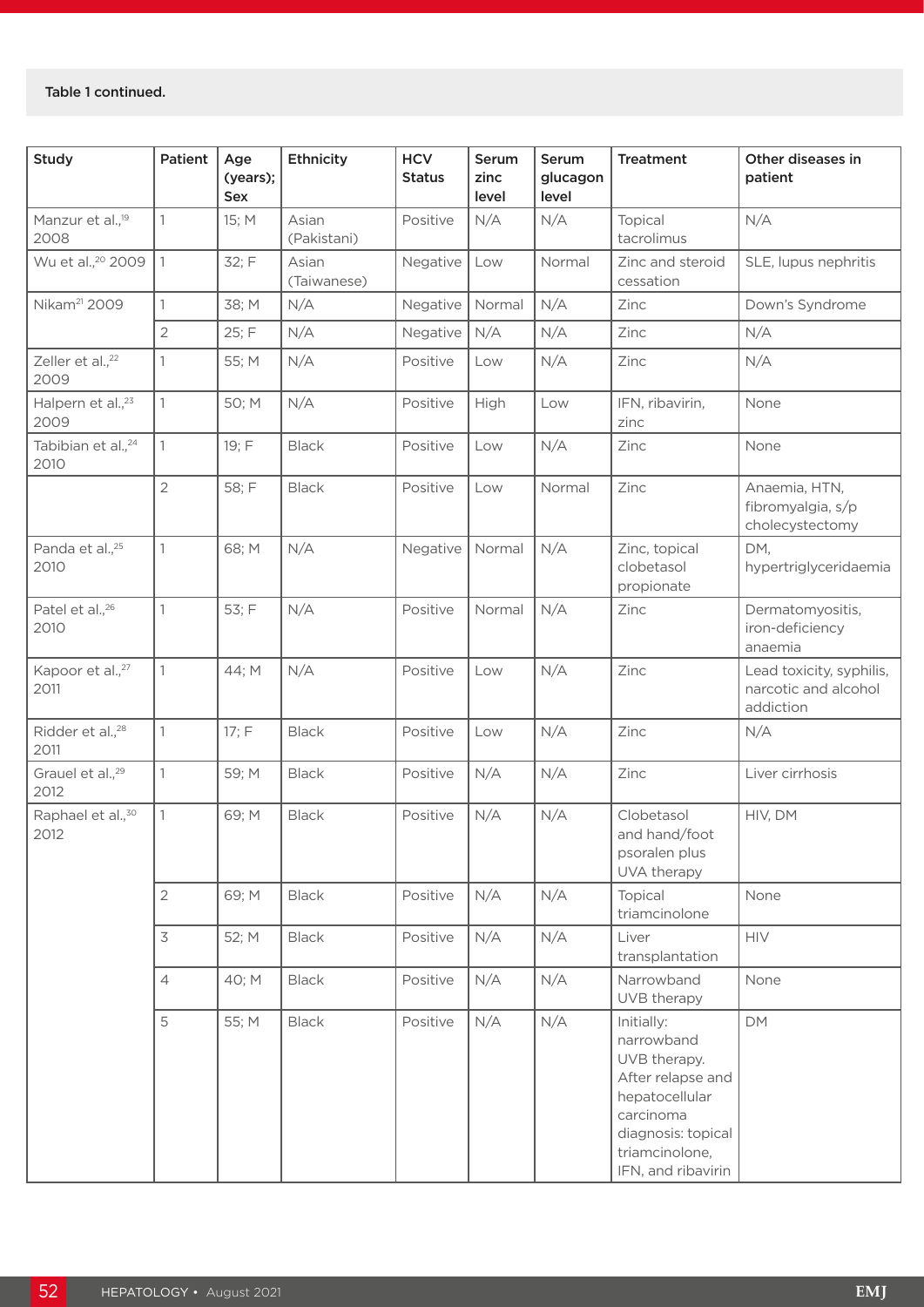| <b>Study</b>                            | Patient        | Age<br>(years);<br>Sex | Ethnicity                     | <b>HCV</b><br><b>Status</b> | Serum<br>zinc<br>level | Serum<br>glucagon<br>level | <b>Treatment</b>                                                                                   | Other diseases in<br>patient                                 |
|-----------------------------------------|----------------|------------------------|-------------------------------|-----------------------------|------------------------|----------------------------|----------------------------------------------------------------------------------------------------|--------------------------------------------------------------|
| Yost et al., 31 2013                    | $\mathbf{1}$   | 56; F                  | N/A                           | Positive                    | Low                    | N/A                        | N/A                                                                                                | Dermatomyositis                                              |
| Pernet et al., <sup>32</sup><br>2014    | 1              | 50; M                  | <b>Black</b><br>(Cameroonian) | Negative                    | Normal                 | Normal                     | None                                                                                               | None                                                         |
| lyengar et al., 33<br>2014              | $\mathbf{1}$   | 61; M                  | N/A                           | Positive                    | Low                    | N/A                        | Zinc and HCV<br>treatment<br>recommended                                                           | Intravenous drug<br>abuse                                    |
| Jakubovic et al., <sup>9</sup><br>2015  | 1              | 34; F                  | N/A                           | Negative                    | Low                    | N/A                        | Total parenteral<br>nutrition                                                                      | NAFLD, morbid<br>obesity, prior Roux-<br>en-Y gastric bypass |
| Das et al., 34 2016                     | $\mathbf{1}$   | 30; F                  | N/A                           | Negative                    | N/A                    | N/A                        | Zinc                                                                                               | None                                                         |
| Hou et al., 35 2016                     | 1              | 60; M                  | N/A                           | Positive                    | Low                    | N/A                        | Zinc                                                                                               | Psoriasis/psoriatic<br>arthritis, HTN, DM                    |
| Pandit et al., <sup>6</sup>             | 1              | 24; M                  | N/A                           | Negative                    | Low                    | N/A                        | Zinc                                                                                               | None                                                         |
| 2016                                    | $\overline{2}$ | 40; M                  | N/A                           | Negative                    | Low                    | N/A                        | Zinc                                                                                               | None                                                         |
| Botelho et al., <sup>36</sup><br>2016   | 1              | 31; F                  | N/A                           | Positive                    | Low                    | N/A                        | Zinc                                                                                               | Atopy, drug-induced<br>hepatitis from OCP                    |
| Srisuwanwattana<br>et al., 37 2017      | 1              | 64; F                  | N/A                           | Negative                    | Normal                 | N/A                        | Zinc, doxepin,<br>combined 0.05%<br>betamethasone<br>dipropionate/3%<br>salicylic acid<br>ointment | None                                                         |
| Dabas et al., <sup>38</sup><br>2018     | 1              | 52; F                  | N/A                           | Positive                    | Low                    | N/A                        | Zinc, sofosbuvir,<br>daclatasvir                                                                   | N/A                                                          |
| Xiaoling et al., 39<br>2018             | $\mathbb{1}$   | 36; F                  | N/A                           | Negative                    | Low                    | N/A                        | N/A                                                                                                | NAFLD, obesity, DM                                           |
| Xue et al., <sup>40</sup> 2019          | $\mathbb{1}$   | 35; M                  | Asian<br>(Chinese)            | Positive                    | N/A                    | N/A                        | Zinc treatment<br>recommended                                                                      | Chronic hepatitis B                                          |
| Oikonomou et<br>al., <sup>41</sup> 2019 | 1              | 66; F                  | N/A                           | Positive                    | Low                    | N/A                        | Prednisolone<br>and zinc                                                                           | HIV, liver cirrhosis,<br><b>COPD</b>                         |
| Pathania et al., 42<br>2019             | 1              | 36; M                  | N/A                           | Negative                    | N/A                    | N/A                        | Zinc and topical<br>corticosteroid                                                                 | PE on rivaroxaban,<br>rivaroxaban-induced<br><b>NAE</b>      |
| Fukushima et<br>al.,43 2020             | 1              | 55; F                  | N/A                           | Negative                    | Low                    | N/A                        | Zinc                                                                                               | Metastatic ovarian<br>cancer                                 |
| Kumar et al., <sup>44</sup><br>2020     | $\mathbf{1}$   | 40; F                  | N/A                           | Negative                    | Normal                 | N/A                        | <b>B12</b><br>supplementation<br>and<br>beclomethasone<br>$(0.1%) +$ salicylic<br>acid (3%)        | Vitamin B12<br>deficiency                                    |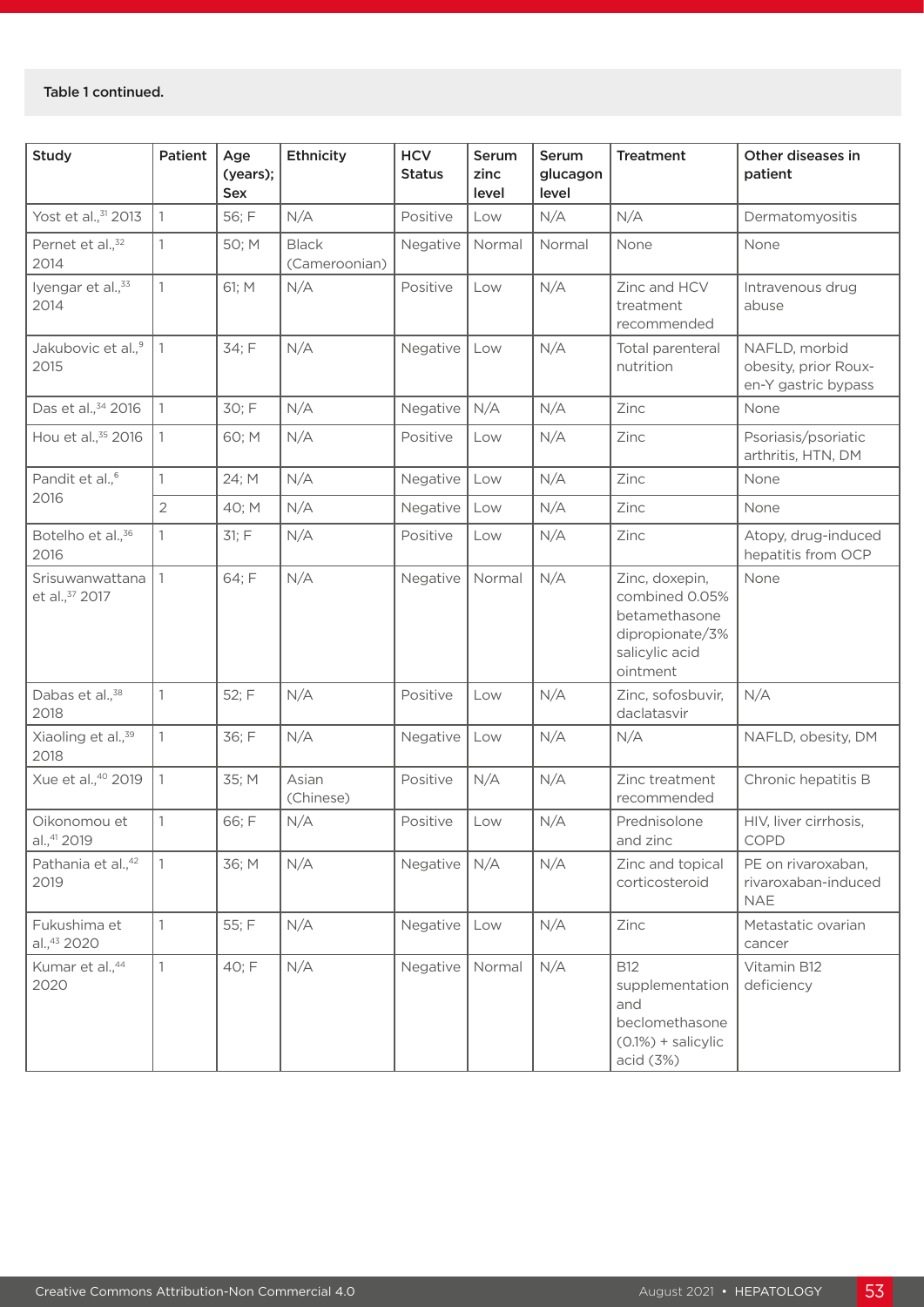#### Table 1 continued.

| Study                      | Patient        | Age<br>(years);<br>Sex | Ethnicity    | <b>HCV</b><br><b>Status</b> | Serum<br>zinc<br>level | Serum<br>glucagon<br>level | <b>Treatment</b>                                         | Other diseases in<br>patient                                                                |
|----------------------------|----------------|------------------------|--------------|-----------------------------|------------------------|----------------------------|----------------------------------------------------------|---------------------------------------------------------------------------------------------|
| Parihar et al., 45<br>2020 | $\mathbf{1}$   | 41; M                  | N/A          | Negative                    | Low                    | N/A                        | Zinc and<br>levothyroxine                                | Hypothyroidism<br>following radioactive<br>iodine ablation for<br>Graves' disease           |
|                            | $\overline{2}$ | 27; F                  | N/A          | Negative                    | Low                    | N/A                        | Zinc and<br>levothyroxine                                | Hypothyroidism<br>following radioactive<br>jodine ablation for<br>Graves' disease           |
|                            | 3              | 35; F                  | N/A          | Negative                    | Low                    | N/A                        | Zinc and<br>levothyroxine                                | Hypothyroidism<br>following radioactive<br>iodine ablation for<br>Graves' disease           |
|                            | $\overline{4}$ | 48; F                  | N/A          | Negative                    | Low                    | N/A                        | Zinc and<br>levothyroxine                                | Hypothyroidism<br>following total<br>thyroidectomy for<br>papillary carcinoma               |
|                            | 5              | 33; F                  | N/A          | Negative                    | Low                    | N/A                        | Zinc and<br>levothyroxine                                | Primary<br>hypothyroidism                                                                   |
| Shah et al., 46<br>2020    | $\mathbf{1}$   | 51; M                  | <b>Black</b> | Negative                    | Low                    | Normal                     | Zinc                                                     | Sarcoidosis,<br>seronegative<br>chronic hepatitis<br>likely secondary to<br>sarcoidosis, DM |
| Davis et al.,47<br>2020    | $\mathbf{1}$   | 58; F                  | N/A          | Positive                    | N/A                    | N/A                        | Clobetasol,<br>zinc, and HCV<br>treatment<br>recommended | N/A                                                                                         |
| Koblinski* et al.,<br>2021 | $\mathbb{1}$   | 68; M                  | White        | Positive                    | Low                    | High                       | Clobetasol,<br>zinc, and HCV<br>treatment<br>recommended | Chronic venous<br>insufficiency,<br>HTN, tinea pedis,<br>intravenous drug<br>abuse          |

\*Case from this paper.

CAD: coronary artery disease; COPD: chronic obstructive pulmonary disease; DM: diabetes mellitus; F: female; HBV: hepatitis B virus; HCV: hepatitis C virus; HLD: hyperlipidaemia; HTN: hypertension; IFN: interferon; M: male; N/A: not available; NAE: necrolytic acral erythema; NAFLD: non-alcoholic fatty liver disease; OCP: oral contraceptive pill; PE: pulmonary embolism; SLE: systemic lupus erythematosus; UVA: ultraviolet A; UVB: ultraviolet B.

The link between NAE and disruption in glucagon levels is often discussed, especially due to the similar entity NME. NME is the dermatosis associated with glucagonoma syndrome and presents as painful erythematous plaques that coalesce into bullous lesions; it affects the perioral and peri-genital regions as well as the extremities.<sup>5</sup> While NAE and NME are similar in morphology, they have different body

distributions.2 In addition, the two have similar findings under histopathological evaluation (as well as overlapping features with pellagra and acrodermatitis enteropathica), with neither having pathognomonic features.<sup>2,49,50</sup> Both conditions can reveal parakeratosis, acanthosis, psoriasiform hyperplasia, and superficial epidermal necrosis depending on stage of disease and biopsy site.2,49,50 These similarities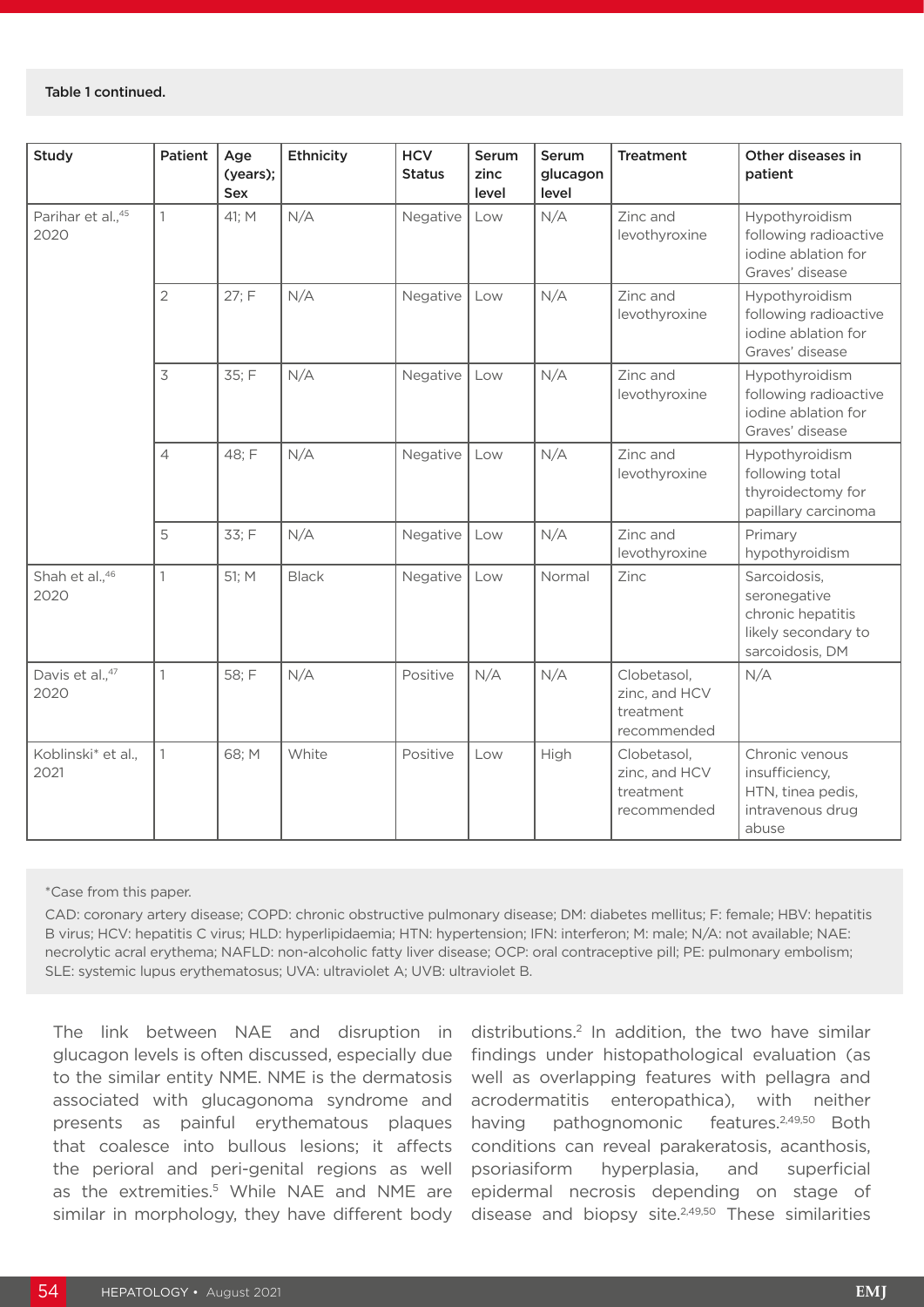demonstrate how clinical correlation as well as laboratory tests and imaging are necessary for a more definitive diagnosis. For further distinction between the two, patients with NME typically have glucagon levels  $>500$  pg/mL,<sup>5</sup> while patients with NAE can have normal,<sup>10</sup> low,<sup>16</sup> or, less often reported, high levels of glucagon.12 The patient was found to have an elevated glucagon of 96 pg/mL (normal: 8–57 pg/mL).

While this raised suspicion for NME, the patient's dermatologic findings were in a distribution consistent with NAE and he had a negative CT abdomen. Of the PubMed-indexed cases, only two cases reported by Nofal et al.<sup>12</sup> had high glucagon levels, so this is an infrequently reported (or potentially under-reported) finding. For those two cases, the actual values of their elevated glucagon were not listed, but both did have a negative CT scan of the pancreas as well as HCV.12 There is debate about whether NAE and NME are distinct entities or if NAE is truly a variant of NME, especially due to the similar histopathologic findings, $12$  and the mildly elevated glucagon level in the patient may suggest the latter. Whether the two pathologies are different or on a spectrum, glucagon levels should be checked when either is suspected. An elevated glucagon level warrants imaging to rule out glucagonoma. It has been hypothesised that in NAE, elevated serum glucagon induces inflammation through high levels of arachidonic acid and its metabolism.28

The patient's diagnosis of NAE had been missed for 12 years resulting in significant morbidity. It was affecting his quality of life and he had been exposed to unnecessary and costly treatment throughout this time. As the incidence and prevalence are unknown, it is unclear how many other patients with NAE may be misdiagnosed as well. It is important for providers to be able to recognise this entity, especially as it is treatable with zinc replacement and, if indicated, HCV therapy.2 This will help to avoid unnecessary morbidity for patients. Patients with HCV especially should be counselled about the cutaneous manifestations of HCV, including NAE, and told to report any concerns to their provider. As more cases are reported, the understanding of the epidemiology of NAE will increase and potentially lead to better recognition and care.

## **CONCLUSION**

NAE is important to have on the differential diagnoses for patients with well-demarcated, erythematous acral plaques, especially in a patient with HCV. Misdiagnosis of NAE can lead to ineffective and unnecessary treatment and increased patient morbidity. If NAE is suspected, laboratory tests for HCV status as well as serum zinc and glucagon levels are warranted, and this case highlights elevated glucagon levels can be found in patients with NAE. Oral zinc is often a successful treatment and, if indicated, referrals to hepatology for HCV therapy are necessary.

#### References

- 1. el Darouti M, Abu el Ela M. Necrolytic acral erythema: a cutaneous marker of viral hepatitis C. Int J Dermatol. 1996;35(4):252-6.
- 2. Inamadar AC et al. Necrolytic acral erythema: current insights. Clin Cosmet Investig Dermatol. 2020;13:275-81.
- 3. Abdallah MA et al. Necrolytic acral erythema: a patient from the United States successfully treated with oral zinc. Arch Dermatol. 2005;141(1):85-7.
- 4. Bolognia J et al., Dermatology essentials, (2014) 2nd edition, Saint Louis, Missouri: Saunders.
- Sandhu S et al., Glucagonoma Syndrome, (2020) Treasure Island, Florida: StatPearls Publishing.
- 6. Pandit VS et al. Seronegative

necrolytic acral erythema: a report of two cases and literature review. Indian Dermatol Online J. 2016;7(4):304-7.

- 7. Gomaa A et al. Hepatitis C infection in Egypt: prevalence, impact and management strategies. Hepat Med. 2017;9:17-25.
- 8. Ilyas S et al. Necrolytic acral erythema: a rare entity. J Pak Assoc Dermatol. 2016;26(4):395-8.
- 9. Jakubovic BD et al. Zinc deficiency presenting with necrolytic acral erythema and coma. Am J Med. 2015;128(8):e3-4.
- 10. Khanna VJ et al. Necrolytic acral erythema associated with hepatitis C: effective treatment with interferon alfa and zinc. Arch Dermatol. 2000;136(6):755-7.
- 11. Hivnor CM et al. Necrolytic acral erythema: response to combination therapy with interferon and ribavirin. J Am Acad Dermatol. 2004;50(5 Suppl):S121-4.
- 12. Nofal AA et al. Necrolytic acral erythema: a variant of necrolytic migratory erythema or a distinct entity? Int J Dermatol. 2005;44(11):916-21.
- 13. Najarian DJ et al. Zinc deficiency associated with necrolytic acral erythema. J Am Acad Dermatol. 2006;55(5 Suppl):S108-10.
- 14. Bentley D et al. Lack of classic histology should not prevent diagnosis of necrolytic acral erythema. J Am Acad Dermatol. 2009;60(3):504-7.